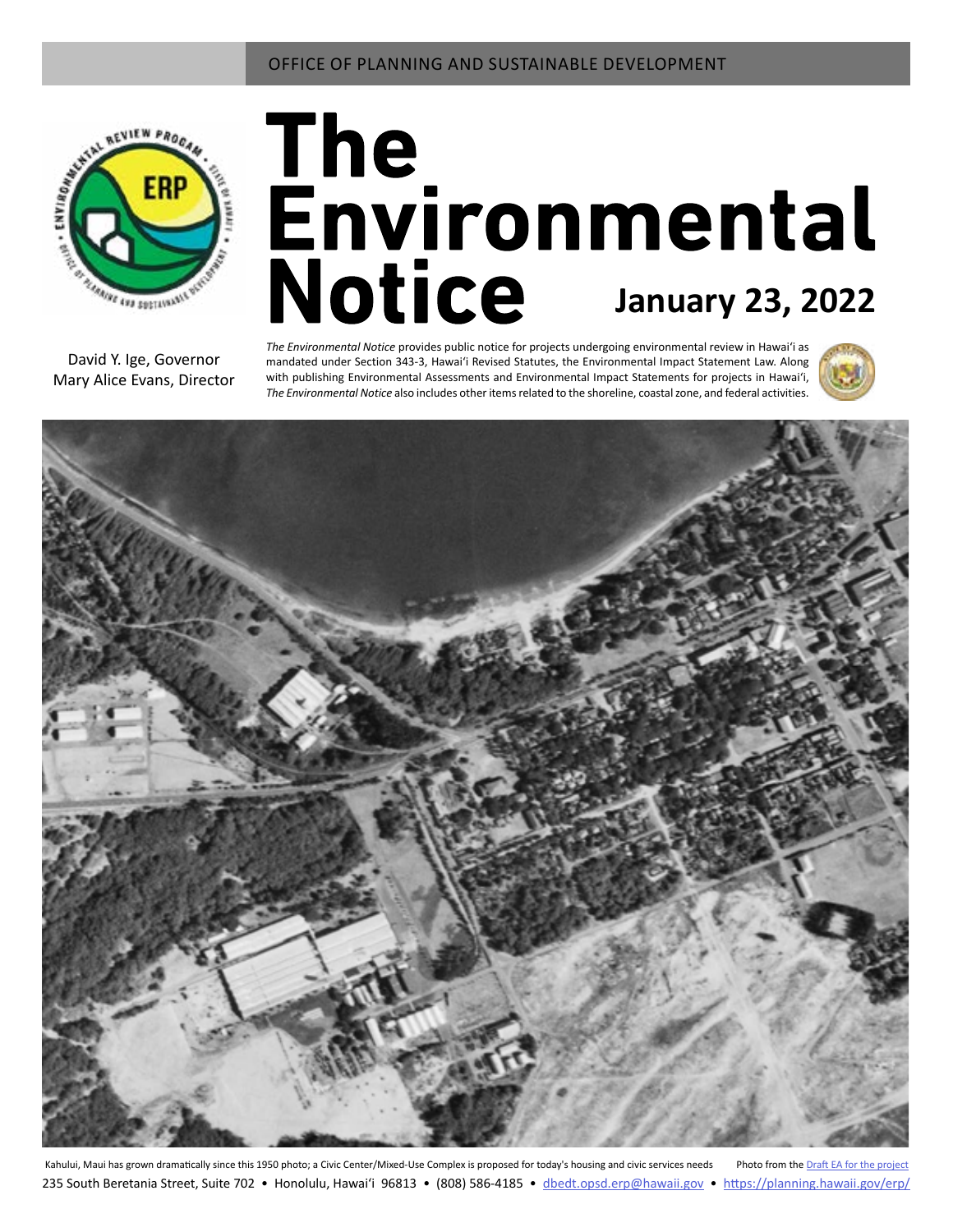# Table of Contents

| <b>ANNOUNCEMENTS</b>                                                                                                                                                                                                           |  |
|--------------------------------------------------------------------------------------------------------------------------------------------------------------------------------------------------------------------------------|--|
|                                                                                                                                                                                                                                |  |
| <b>MAUI</b>                                                                                                                                                                                                                    |  |
|                                                                                                                                                                                                                                |  |
| O'AHU                                                                                                                                                                                                                          |  |
| <u>Wahiawā Civic Center--2nd Final EIS entertainment control extensional statements</u>                                                                                                                                        |  |
| <b>CHAPTER 25, REVISED ORDINANCES OF HONOLULU</b>                                                                                                                                                                              |  |
| Wailehua I Single-Family Residences--Draft EA (AFNSI) [10] The contract of the contract of the state of the state of the state of the state of the state of the state of the state of the state of the state of the state of t |  |
|                                                                                                                                                                                                                                |  |
| <b>SHORELINE NOTICES</b>                                                                                                                                                                                                       |  |
|                                                                                                                                                                                                                                |  |
|                                                                                                                                                                                                                                |  |
| <b>COASTAL ZONE MANAGEMENT NOTICES</b>                                                                                                                                                                                         |  |
|                                                                                                                                                                                                                                |  |
|                                                                                                                                                                                                                                |  |
|                                                                                                                                                                                                                                |  |
|                                                                                                                                                                                                                                |  |
|                                                                                                                                                                                                                                |  |
| <b>FEDERAL NOTICES</b>                                                                                                                                                                                                         |  |
|                                                                                                                                                                                                                                |  |

# Announcements

As the evolution of ERP's [new website](https://planning.hawaii.gov/erp/) continues, you may notice that some URLs already lead to a [new server](https://planning.hawaii.gov/erp/ea-and-eis-old-rules/) (planning.hawaii. gov), while others continue to lead to our [old SharePoint server](http://oeqc2.doh.hawaii.gov/_layouts/15/start.aspx#/) (oeqc2). Soon all the existing and future files we add will be uploaded to the new server, and the links to files in old issues of *The Environmental Notice (TEN)* will no longer function as they lead to the old server that will eventually be shut down. Accordingly, we encourage you to find old files by searching on our website, and not by clicking links in old issues of *TEN,* even when those issues reside on the new server. Rest assured that future issues of *TEN* will continue to have links that lead to the relevant documents being published in those issues.

# Statewide Map of New HRS Chapter 343 Documents & Determinations

**[Wahiawā Civic Center](#page-2-0)**

[Kahului Civic Center/](#page-2-0)  [Mixed-Use Complex](#page-2-0)

# **LEGEND**

 New document count in this issue: 2 total  $\bullet$  - HRS § 343-5(b) Agency Actions: 2  $\bullet$  - HRS § 343-5(e) Applicant Actions: 0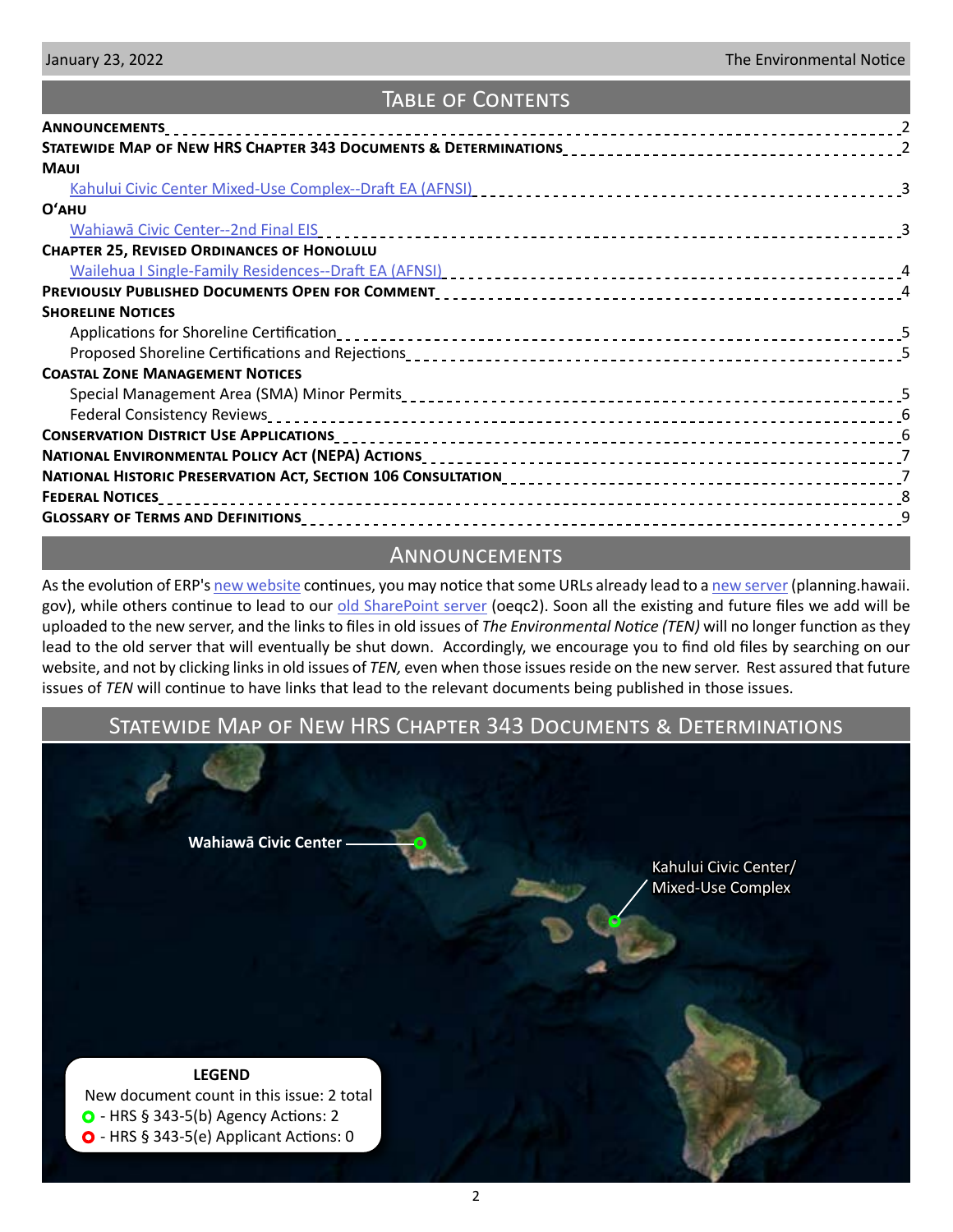## **MAUI**

# <span id="page-2-0"></span>**[Kahului Civic Center Mixed-Use Complex--Draft EA \(AFNSI\)](http://oeqc2.doh.hawaii.gov/Doc_Library/2022-01-23-MA-DEA-Kahului-Civic-Center-Mixed-Use-Complex.pdf)**

| <b>HRS §343-</b><br>5(a) Trigger           | (1) Propose the use of state or county lands or the use of state or county funds                                                                                                                                                                         |
|--------------------------------------------|----------------------------------------------------------------------------------------------------------------------------------------------------------------------------------------------------------------------------------------------------------|
| District(s)                                | Wailuku                                                                                                                                                                                                                                                  |
| TMK(s)                                     | $(2)$ 3-7-004:003 (por.)                                                                                                                                                                                                                                 |
| Permit(s)                                  | Numerous (see document)                                                                                                                                                                                                                                  |
| Proposing/<br><b>Determining</b><br>Agency | State of Hawai'i, Hawaii Housing Finance & Development Corporation<br>Sery Berhanu, (808) 587-0546, Sergut.berhanu@hawaii.gov<br>677 Queen Street, Suite 300, Honolulu, HI 96813                                                                         |
| <b>Consultant</b>                          | G70; 111 S. King Street, Suite 170, Honolulu, HI 96813<br>Jeff Overton, (808) 523-5866, jeff@g70.design                                                                                                                                                  |
| <b>Status</b>                              | Statutory 30-day public review and comment period starts. Comments are due by February 22, 2022. Please click on title<br>link above to read the document, then address comments to the proposing/determining agency at kahuluieacomments@<br>g70.design |

The State of Hawai'i (State), Department of Business, Economic Development & Tourism, Hawaiʹi Housing Finance & Development Corporation (HHFDC) is proposing to undertake the "Kahului Civic Center Mixed-Use Complex" (Project) on Tax Map Key: (2) 3-7-004:003 (por.), located at the intersection of West Ka'ahumanu Avenue and Kane Street. The Project is a collaborative effort between the HHFDC and State, Department of Accounting and General Services. The Project primarily involves the construction of affordable and market-rate multi-family housing (multi-family housing) and a State Kahului Civic Center (Civic Center). Approximately 300 multi-family dwelling units (mixture of 1-, 2-, and 3-bedroom units) with approximately 414 parking spaces will be developed. An approximately 66,000-square foot Civic Center with approximately 182 parking spaces will be developed.

# Oʻahu

## **[Wahiawā Civic Center--2nd Final EIS](http://oeqc2.doh.hawaii.gov/Doc_Library/2022-01-23-OA-2nd-FEIS-Wahiawa-Civic-Center.pdf)**

| <b>HRS §343-</b><br>5(a) Trigger           | (1) Propose the use of state or county lands or the use of state or county funds                                                                                                                                                       |
|--------------------------------------------|----------------------------------------------------------------------------------------------------------------------------------------------------------------------------------------------------------------------------------------|
| District(s)                                | Wahiawā                                                                                                                                                                                                                                |
| TMK(s)                                     | Numerous (see document)                                                                                                                                                                                                                |
| Permit(s)                                  | Numerous (see document)                                                                                                                                                                                                                |
| Proposing/<br><b>Determining</b><br>Agency | State of Hawai'i, Department of Accounting and General Services<br>Sally Tamai, (808) 586-0400, sally.l.tamai@hawaii.gov<br>1151 Punchbowl Street, Office of the Comptroller, Kalanimoku Building, Honolulu, HI 96813                  |
| Accepting<br><b>Authority</b>              | State of Hawai'i, Office of the Governor<br>The Honorable David Ige, (808) 586-0034, https://governor.hawaii.gov/contact-us/contact-the-governor/<br>415 South Beretania Street, State Capitol, Executive Chambers, Honolulu, HI 96826 |
| <b>Consultant</b>                          | Wilson Okamoto Corporation; 1907 S Beretania St., #400, Honolulu, HI 96826<br>Keola Cheng, (808) 946-2277, PublicComment@wilsonokamoto.com                                                                                             |
| <b>Status</b>                              | The proponent is publishing a corrected version of the FEIS originally published on November 8, 2021. This 2nd FEIS has<br>been submitted to and is pending acceptance by the accepting authority.                                     |

The Proposed Action includes the development and construction of a new Wahiawā Civic Center comprised of a new District Court Facility, and State Office Complex on the grounds of the existing Wahiawā Civic Center, and the future redevelopment of the existing Wahiawā Public Library site as a new Resource and Education Center facility.

The new Wahiawā Civic Center will provide the Central O'ahu, North Shore, and Wahiawā communities with a consolidated and centralized facility housing State, City and County of Honolulu (City), and Judicial services. The new Civic Center will include a new District Court Facility and a new State Office Complex that will house State offices and City offices such as a Satellite City Hall and Driver's Licensing. This facility would be supported by on- and off-site infrastructure improvements, as well as on-site parking.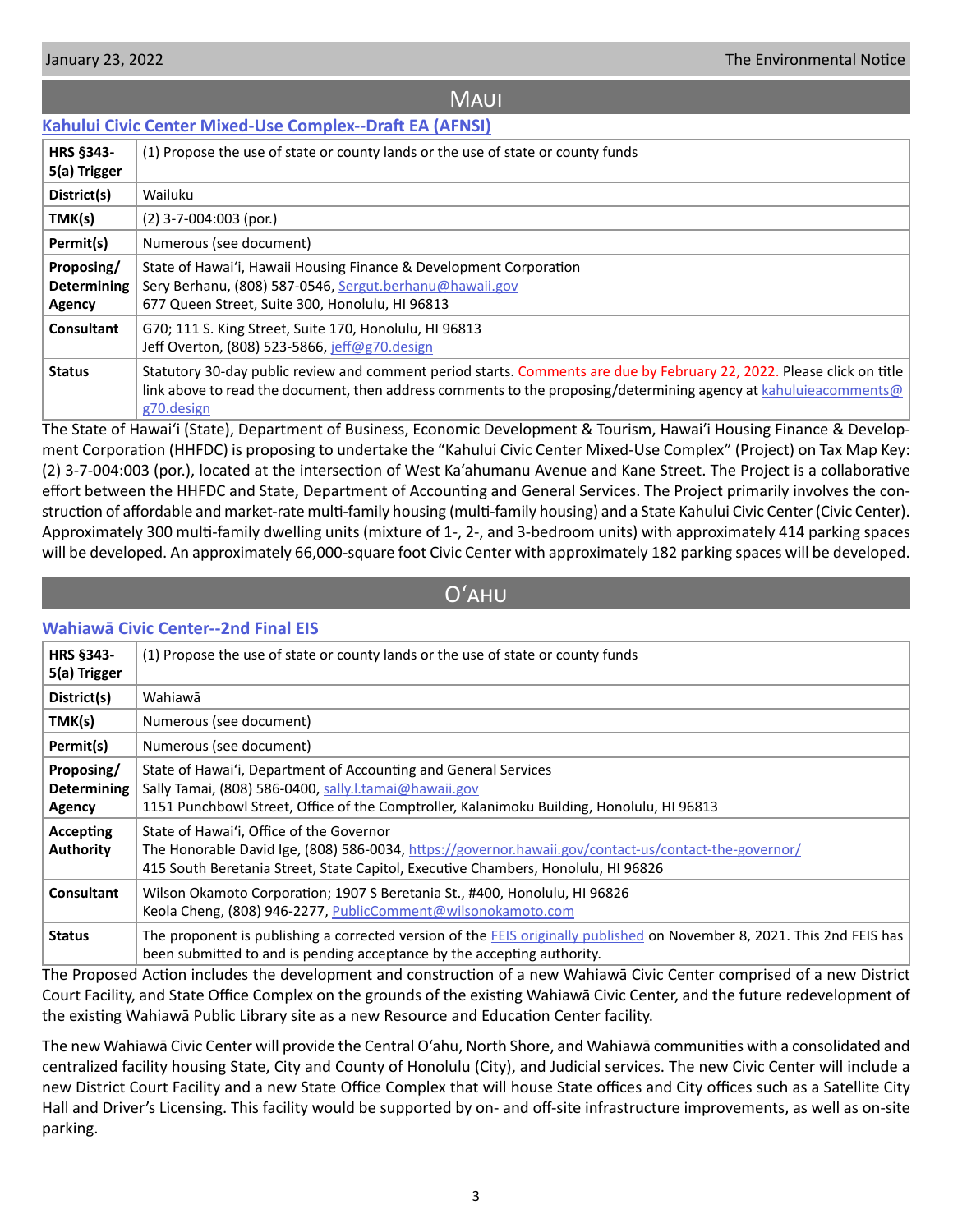<span id="page-3-0"></span>

# Chapter 25, Revised Ordinances of Honolulu

Use of the Special Management Area (SMA) is not a trigger under Chapter 343, but developments in Oʻahu's SMA are required to go through an environmental review process that mirrors the procedural requirements of [HRS Chapter 343](https://www.capitol.hawaii.gov/hrscurrent/Vol06_Ch0321-0344/HRS0343/HRS_0343-.htm), pursuant to [Revised Ordinances of Honolulu, Chapter 25.](https://www.honolulu.gov/rep/site/ocs/roh/ROH_Chapter_25_article_1_12.pdf) Developments being reviewed under Chapter 25 but not Chapter 343 appear here.

## **[Wailehua I Single-Family Residences--Draft EA \(AFNSI\)](http://oeqc2.doh.hawaii.gov/Other_TEN_Publications/2022-01-23-OA-Chapter-25-DEA-Wailehua-I-Single-Family-Residences.pdf)**

| District(s)                | Ko'olaupoko                                                                                                                                                                                                                            |
|----------------------------|----------------------------------------------------------------------------------------------------------------------------------------------------------------------------------------------------------------------------------------|
| TMK(s)                     | (1) 4-7-014: 051; 4-7-014: 052 and 4-7-014: 055                                                                                                                                                                                        |
| Permit(s)                  | SMA Use Permit; Building Permits; Development Permits; Street Usage Permit, Occupancy Permit; Community Noise Permit;  <br>Individual Wastewater System Permit                                                                         |
| <b>Approving</b><br>Agency | City and County of Honolulu, Department of Planning and Permitting<br>Christi Keller, (808) 768-8087, c.keller@honolulu.gov<br>650 South King Street, 7th Floor, Honolulu, HI 96813                                                    |
| <b>Applicant</b>           | Wailehua I, LLC; 2046 S. King Street, Honolulu, HI 96826<br>c/o: Graham Knopp, (808) 841-1800, gpknopp@gkenvllc.com                                                                                                                    |
| Consultant                 | GK Environmental, LLC; P.O. Box 1310, Honoka'a, HI 96727<br>Graham Knopp, Principal, (808) 938-8583, gpknopp@gkenvllc.com                                                                                                              |
| <b>Status</b>              | 30-day public review and comment period starts. Comments are due by February 22, 2022. Please click on title link above<br>to read the document, then send comments to the approving agency and copy the applicant and the consultant. |

The overall Project involves the development of 10 zoning lots with 10 single-family, detached dwelling units in the Special Management Area in Kahaluʹu, Oʹahu (Project). Building permits were previously obtained for four of the ten dwelling units. Approval of a Special Management Area Use Permit is required prior to the issuance of building permits for the remaining six dwelling units. The Subdivision application to allow the consolidation and subdivision of three lots into 10 lots received tentative approval in February, 2021. Other than the two dwelling units already constructed, the majority of the site is currently vacant with overgrown vegetation. The site is in Flood Zone X, and site runoff flows into a drainage along the northern side of the property. The Army Corps determined there are no jurisdictional wetlands on the site.

# Previously Published Documents Open for Comment

**Status:** The comment period for these projects began previously. Please click on the links below to read a document, then send comments to the relevant agency and copy any relevant applicant and/or consultant identified in the submission form that follows the preceding agency letter.

## **Comments Due January 24, 2022**

**[Waiehu Residential Community--Draft EA \(AFNSI\)](http://oeqc2.doh.hawaii.gov/Doc_Library/2021-12-23-MA-DEA-Waiehu-Residential-Community.pdf) [Mākena State Park Improvements--Draft EA \(AFNSI\)](http://oeqc2.doh.hawaii.gov/Doc_Library/2021-12-23-MA-DEA-Makena-State-Park-Improvements.pdf)**

## **O**ʻ**ahu**

**[Hale Moiliili 820 Isenberg Street--Draft EA \(AFNSI\)](http://oeqc2.doh.hawaii.gov/Doc_Library/2021-12-23-OA-DEA-Hale-Moiliili-820-Isenberg-Street.pdf) [Sand Island Wastewater Treatment Plant Bioconversion Facility Upgrades--Draft EA \(AFNSI\)](http://oeqc2.doh.hawaii.gov/Doc_Library/2021-12-23-OA-DEA-Sand-Island-WWTP-Bioconversion-Facility-Upgrades.pdf)**

## **Kaua**ʻ**i**

**Kai** ʹ**[Ōlino Affordable Housing Development--Draft EA \(AFNSI\)](http://oeqc2.doh.hawaii.gov/Doc_Library/2021-12-23-KA-DEA-Kai-Olino-Affordable-Housing-Development.pdf)**

**Comments Due February 7, 2022**

## **O**ʻ**ahu**

**Kamehameha Highway at Ka**ʹ**a**ʹ**[awa Erosion Mitigation--Draft EA \(AFNSI\)](http://oeqc2.doh.hawaii.gov/Doc_Library/2022-01-08-OA-DEA-Kamehameha-Highway-at-Kaaawa-Erosion-Mitigation.pdf) [James Campbell High School Athletic Complex Facilities and Master Plan--Draft EA \(AFNSI\)](http://oeqc2.doh.hawaii.gov/Doc_Library/2022-01-08-OA-DEA-James-Campbell-High-School-Athletic-Complex-Facilities-and-Master-Plan.pdf)**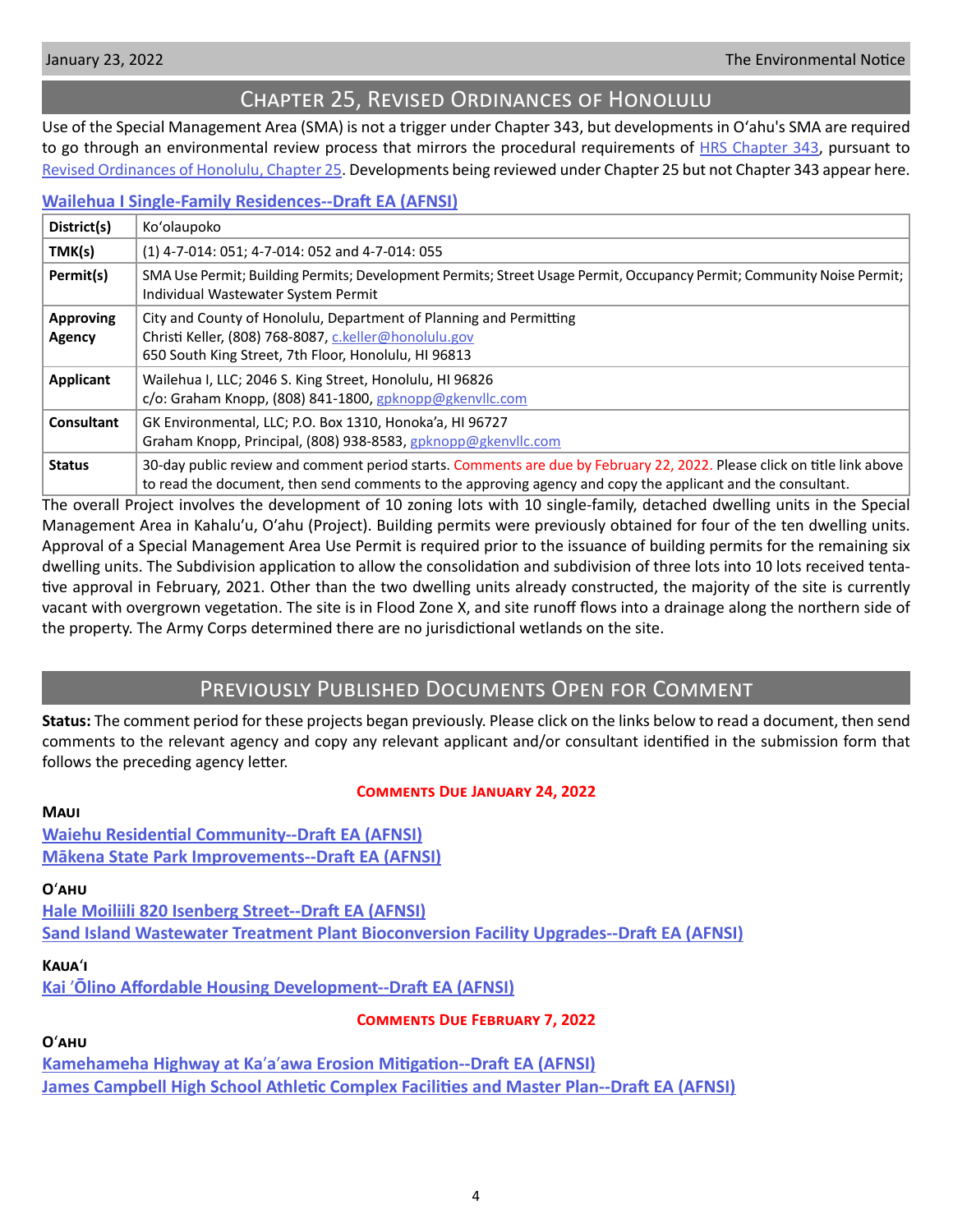# **SHORELINE NOTICES**

# Applications for Shoreline Certification

<span id="page-4-0"></span>The shoreline certification applications below are available for review and comment at the Department of Land and Natural Resources offices on Kaua'i, Hawai'i, Maui, and Honolulu, 1151 Punchbowl Street, Room 220 ([HRS § 205A-42](https://www.capitol.hawaii.gov/hrscurrent/Vol04_Ch0201-0257/HRS0205A/HRS_0205A-0042.htm) and [HAR § 13-](https://dlnr.hawaii.gov/ld/files/2013/07/Ch13-222-Amend-Compil-Stand-Rev1.pdf) [222-12](https://dlnr.hawaii.gov/ld/files/2013/07/Ch13-222-Amend-Compil-Stand-Rev1.pdf)). **Maps and photos of each application file can be viewed [here](https://ags.hawaii.gov/survey/shoreline/#apps)**. All comments shall be submitted in writing to the State Land Surveyor, 1151 Punchbowl Street, Room 210, Honolulu, HI 96813 and postmarked no later than 15 calendar days from the date of this public notice of the application. For more information, call Ian Hirokawa at (808) 587-0420.

| File No. | Location                                 | <b>TMK</b>                       | Applicant                          | Owner                                               |
|----------|------------------------------------------|----------------------------------|------------------------------------|-----------------------------------------------------|
| OA-1979  | 53-549 Kamehameha Hwy., O'ahu 96717      | $(1)$ 5-3-008: 001               | Ailana Surveying & Geomatics       | Association of Apartment<br>Owners of Hanohano Hale |
| MA-772   | 3300 Wailea Alanui Dr., Maui 96753       | $(2)$ 2-1-008: 064               | Warren S. Unemori Engineering Inc. | Wailea Ekahi Condominium                            |
| HA-616   | 69-1766 Puakō Beach Dr., Hawai'i 96743   | $(3) 6 - 9 - 004:005$            | Wes Thomas Associates              | FD Investment Corp                                  |
| HA-617   | Government Beach Rd., Hawai'i 96778      | $(3)$ 1-4-028: 039               | Daniel Berg, dlb & associates, LLC | Stefanie Nolff                                      |
| HA-618   | 76-6174 B & 76-6174 C Ali'i Dr., Hawai'i | $(3)$ 7-6-017: 040<br>& por. 028 | Wes Thomas Associates              | Kona Beach Creations, LLC                           |
| KA-464   | 5-7070 Kūhiō Hwy., Kaua'i                | $(4)$ 5-8-011:049                | Honua Engineering, Inc.            | Bruce Holdings, LLC                                 |

# Proposed Shoreline Certifications and Rejections

The shoreline notices below have been proposed for certification or rejection by the Department of Land and Natural Resourc-es [\(HRS § 205A-42](http://HRS § 205A-42) and [HAR § 13-222-26\)](https://dlnr.hawaii.gov/ld/files/2013/07/Ch13-222-Amend-Compil-Stand-Rev1.pdf). Any person or agency who wants to appeal shall file a notice of appeal in writing with DLNR no later than 20 calendar days from the date of this public notice. Send the appeal to the Board of Land and Natural Resources, 1151 Punchbowl Street, Room 220, Honolulu, Hawai'i 96813.

| File No. | <b>Status</b> | Location                                  | <b>TMK</b>                                                             | Applicant                       | Owner                                                                             |
|----------|---------------|-------------------------------------------|------------------------------------------------------------------------|---------------------------------|-----------------------------------------------------------------------------------|
| OA-1965  | Proposed      | Kapi'olani Regional Park, O'ahu           | $(1)$ 3-1-030: 001-<br>004, por.005 and<br>3-1-031:004,005,<br>por.006 | ControlPoint Surveying,<br>Inc. | City and County of Honolulu,<br>Dept of Parks and Recreation                      |
| OA-1971  | Proposed      | 84-955 Farrington Hwy., O'ahu 96734       | $(1)$ 8-4-004: 018                                                     | Wesley T. Tengan                | Gene T. Ochi                                                                      |
| OA-1972  | Proposed      | 59-637 Ke Iki Rd., O'ahu 96712            | $(1)$ 5-9-003: 073                                                     | Kenn Nishihira                  | Michael E. Lorne                                                                  |
| HA-600   | Rejection     | 69-1802 Puakō Beach Dr., Hawai'i<br>96743 | $(3) 6 - 9 - 005: 017$                                                 | Wes Thomas Associates           | Richard D. Ednie Trust, Sandra<br>F. Ednie Trust, and James D.<br>Thain Jr. Trust |
| KA-459   | Rejection     | 5242 Weke Rd., Kaua'i 96714               | $(4)$ 5-5-002: 107                                                     | Honua Engineering, Inc.         | Tahiti, LLC                                                                       |

# Coastal Zone Management Notices

# Special Management Area (SMA) Minor Permits

The SMA Minor permits below have been approved [\(HRS § 205A-30\)](https://www.capitol.hawaii.gov/hrscurrent/Vol04_Ch0201-0257/HRS0205A/HRS_0205A-0030.htm). For more information, contact the relevant county/state planning agency: Honolulu [(808) 768-8014]; Hawaiʻi [East (808) 961-8288], [West (808) 323-4770]; Kauaʻi [(808) 241-4050]; Maui [(808) 270-7735]; Kakaʻako or Kalaeloa Community Development District [(808) 587-2841]

| Location (TMK)               | <b>Description (File No.)</b>                                                 | <b>Applicant/Agent</b>                    |
|------------------------------|-------------------------------------------------------------------------------|-------------------------------------------|
| Maui: Lahaina (4-8-003: 005) | Install New Aerobic Wastewater System (SM2 20210099)                          | Olowalu Elua Associates LLC               |
| Maui: Kahului (3-8-025: 008) | Maui Full Gospel Church (SM2 20220002)                                        | Maui Full Gospel Church                   |
| Maui: Kīhei (2-1-006: 016)   | Lorien Picnic Shelter (SM2 20220003)                                          | Lorien Makena LLC - Ashton Rank,<br>Agent |
| Maui: Lahaina (4-6-001: 007) | Maui Oceanfront Marathon (SM2 20220004)                                       | A. Leslie Wright                          |
| O'ahu: Kailua (4-2-015: 014) | New Office and Storage Containers, Fence, and Utility Pole<br>$(2021/SMA-75)$ | Laie Trucking Co. Ltd.                    |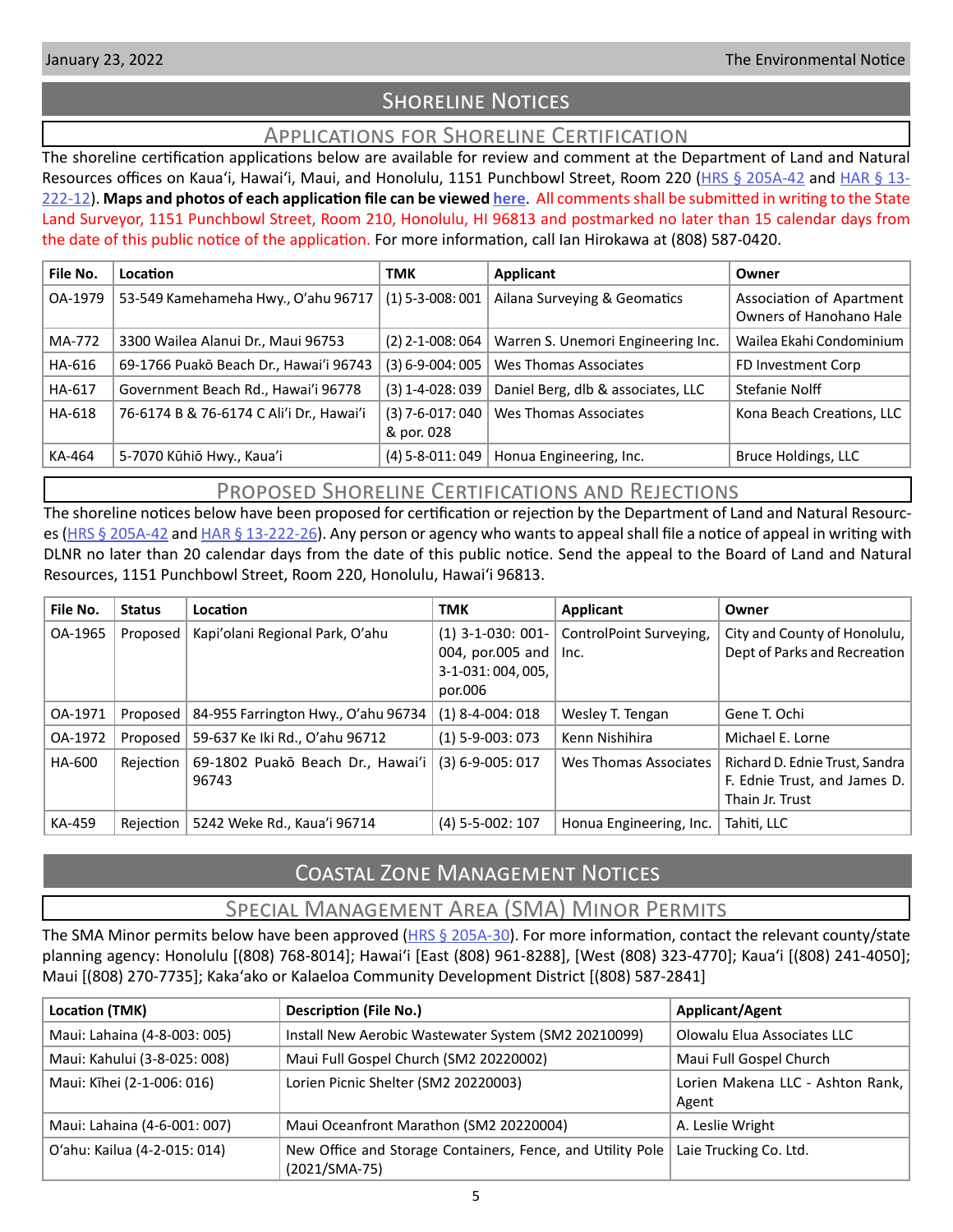# Coastal Zone Management Notices (continued)

# Federal Consistency Reviews

<span id="page-5-0"></span>The following federal actions are being reviewed for consistency with the enforceable policies of the Hawaiʻi Coastal Zone Management (CZM) Program, including the CZM objectives and policies in Hawai'i Revised Statutes, Chapter 205A. Federal consistency, pursuant to Section 307 of the Coastal Zone Management Act of 1972 (CZMA), as amended, generally requires that federal actions, within and outside of the coastal zone, which have reasonably foreseeable effects on any coastal use (land or water) or natural resource of the coastal zone be consistent with the enforceable policies of a state's federally approved coastal management program. Federal actions include federal agency activities, federal license or permit activities, and federal financial assistance activities. This public notice is being provided in accordance with § 306(d)(14) of the CZMA, and federal regulations at 15 CFR § 930.2, § 930.42, and § 930.61. General information about federal consistency is available at the [Hawai](http://planning.hawaii.gov/czm/federal-consistency/)ʻi [CZM Program web site,](http://planning.hawaii.gov/czm/federal-consistency/) or call (808) 587-2840.

For specific information or questions about an action listed below, contact the CZM staff person identified for each action. The CZM Program is required to adhere to federal review deadlines, therefore, comments must be received by the date specified. Comments may be submitted by mail or electronic mail, to the addresses below.

**Mail:** Office of Planning **Email:** [debra.l.mendes@hawaii.gov](mailto:debra.l.mendes%40hawaii.gov?subject=) Department of Business, Economic Development and Tourism P.O. Box 2359, Honolulu, HI 96804

# **Hawaii Kai Marina construction and maintenance of docks**

**Proposed Action:** The Hawaii Kai Marina Community Association proposes after-the-fact authorization for installation of 119 individual floating docks; proposed installation of up to 155 new individual floating docks over the next ten years; the proposed in-kind replacement of any existing individual property dock; after-the-fact authorization for the installation of an extension to the existing floating community dock at the Peninsula at Hawaii Kai complex; and the proposed installation of a new fuel dock, all located within the Hawaii Kai Marina.

| Hawaii Kai Marina, Honolulu, O'ahu                      |  |
|---------------------------------------------------------|--|
| Hawaii Kai Marina Community Association                 |  |
| <b>Federal Permit</b>                                   |  |
| U.S. Army Corps of Engineers                            |  |
| Debra Mendes, (808) 587-2840, debra.l.mendes@hawaii.gov |  |
| February 8, 2022                                        |  |
|                                                         |  |

# Conservation District Use Applications

Persons interested in commenting on the following Conservation District Use Application(s) or receiving notification of determinations on Conservation District Use Applications must submit comments and requests to the Department of Land and Natural Resources. Notification requests must include the following information: 1) Name and address of the requestor; 2) The application for which the requestor would like to receive notice of determination; and 3) The date the notice was initially published in *The Environmental Notice*. Send comments and requests to: Department of Land and Natural Resources, Office of Conservation and Coastal Lands, P.O. Box 621, Honolulu, HI, 96809. DLNR will make every effort to notify those interested in the subject CDUAs. However, DLNR is not obligated to notify any person not strictly complying with the above requirements. For more information, please contact the Office of Conservation and Coastal Lands staff listed for each project. CDUAs can be found via the hyperlinked File No. below or on the OCCL website at [dlnr.hawaii.gov/occl.](http://dlnr.hawaii.gov/occl)

| <b>File No.:</b>               | CDUA HA-3878                                                                          |  |  |
|--------------------------------|---------------------------------------------------------------------------------------|--|--|
| <b>Name of Applicant:</b>      | Kelly Holcomb, Trustee of the Holcomb Family Trust                                    |  |  |
| Location:                      | Malamalama Iki, S. Hilo, Hawai'i                                                      |  |  |
| TMK(s):                        | $(3)$ 2-8-012:028                                                                     |  |  |
| <b>Proposed Action:</b>        | Single-family residence and related improvements                                      |  |  |
| 343, HRS determination:        | The Final Environmental Assessment/FONSI was published in The Environmental Notice on |  |  |
|                                | November 23, 2021 (Department of Land and Natural Resources was the approving agency) |  |  |
| <b>Applicant's Consultant:</b> | Steven S.C. Lim, Esq. Carlsmith Ball, LLP                                             |  |  |
| <b>Consultant's Contact:</b>   | Jason Knable, Carlsmith Ball, LLP (808) 935-6644                                      |  |  |
| <b>OCCL Staff Contact:</b>     | Rachel Beasley (808) 798-6481                                                         |  |  |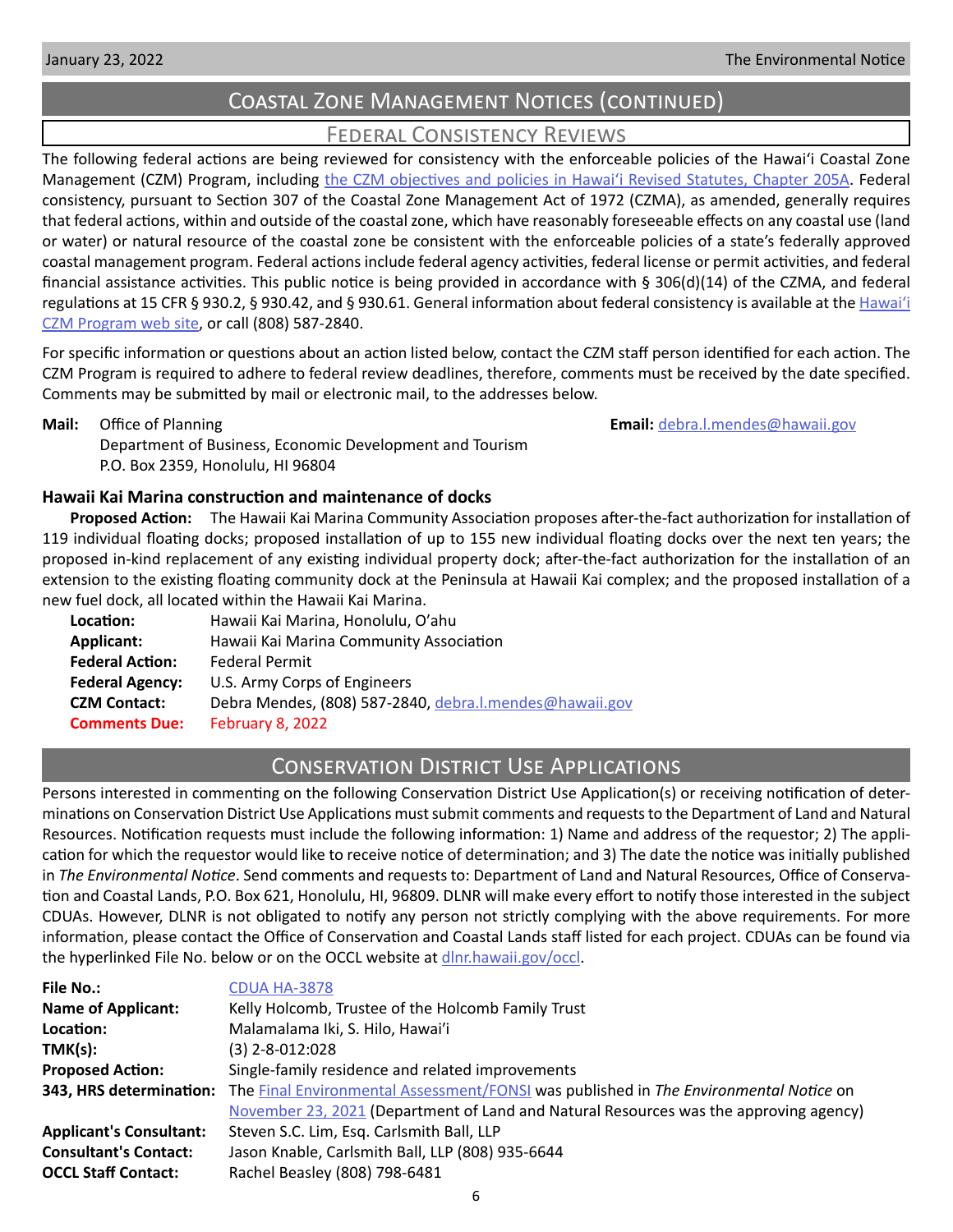<span id="page-6-0"></span>

# National Environmental Policy Act (NEPA) Actions

As a courtesy, listed below are documents submitted for publication that have been prepared pursuant to NEPA, rather than Chapter 343, HRS. Accordingly, these entries may have unique comment periods.

# **[Space Control Squadron \(SPCS\) Beddown for the Fourth \(SPCS #4\) & Fifth \(SPCS #5\) Basing Actions--Draft EA](http://oeqc2.doh.hawaii.gov/Other_TEN_Publications/2022-01-23-ST-NEPA-DEA-Air-National-Guard-SPCS-Beddown-4-and-5.pdf)**

| <b>Islands</b> | Kaua'i and O'ahu                                                                                                                                       |  |
|----------------|--------------------------------------------------------------------------------------------------------------------------------------------------------|--|
| Proposing      | United States Air Force - Air National Guard                                                                                                           |  |
| Agency         | Christine Yott, (240) 612-8422, christine.yott.1@us.af.mil                                                                                             |  |
|                | 3501 Fetchet Ave., Joint Base Andrews, Maryland 20762-5157                                                                                             |  |
| Consultant     | Environmental Assessment Services, LLC; 350 Hills St., Suite 112, Richland, Washington 99354                                                           |  |
|                | Danielle Cemprola, (803) 727-0698, danielle.cemprola@easbio.com                                                                                        |  |
| <b>Status</b>  | 30-day public review and comment period starts. Comments are due by February 22, 2022. Please click on title link above                                |  |
|                | to read the document, then send comments to the proposing agency at NGB.A4.A4A.NEPA.COMMENTS.Org@us.af.mil<br>with the subject titled as ATTN: SPCS EA |  |

The Proposed Action analyzes three candidate locations for Air National Guard (ANG) Space Control Squadron (SPCS) #4 and ANG SPCS #5: Pacific Missile Range Facility-Barking Sands and Joint Base Pearl Harbor-Hickam, Hawaii, and Andersen AFB, Guam. The Air Force proposes to construct and operate facilities for the beddown of a total of two SPCS missions, one offensive and one defensive, at the three candidate locations. Under the Proposed Action, each SPCS would require the construction or renovation of facilities to support the mission. Each SPCS would require the relocation of additional personnel in order to support the SPCS mission, including a sufficient number of ANG space operators and operations support personnel. SPCS #4 would require between 88 and 115 new ANG personnel in support of an offensive mission, while SPCS #5 would require the addition of between 62 and 105 ANG personnel in support of a defensive mission.

# National Historic Preservation Act, Section 106 Consultation

# **K[īhei No. 7 Force Main Replacement](http://oeqc2.doh.hawaii.gov/Other_TEN_Publications/2022-01-23-MA-Section-106-Kihei-Number-7-Force-Main-Replacement.pdf)**

| <b>Island</b>              | Maui                                                                                                                                                                                                                |  |
|----------------------------|---------------------------------------------------------------------------------------------------------------------------------------------------------------------------------------------------------------------|--|
| District(s)                | Kama'ole Ahupua'a, Makawao District (Traditional District of Kula)                                                                                                                                                  |  |
| TMK(s)                     | (2) 3-9-005:030 and 999 (South Kihei Road Row)                                                                                                                                                                      |  |
| <b>Proposing</b><br>Agency | State of Hawai'i, Department of Health, Environmental Management Division, Wastewater Branch<br>2827 Waimano Home Road, Rm. 207, Pearl City, HI 96782<br>Jon Nagato, (808) 586-4294, jonathan.nagato@doh.hawaii.gov |  |
| Consultant                 | R T Tanaka Engineers Inc; 871 Kolu St #201, Wailuku, HI 96793<br>Kirk Tanaka, (808) 242-6861, mail@tanakaeng.com                                                                                                    |  |
| <b>Status</b>              | Comments due no later than February 22, 2022 to Proposing Agency at wwb@doh.hawaii.gov                                                                                                                              |  |

The Department of Health (DOH) initiated Section 106 of the NHPA consultation with the State Historic Preservation Division (SHPD) in accordance with 36 CFR Part 800. In 1990, the U.S. Environmental Protection Agency (EPA) designated the DOH to act on EPA's behalf, pursuant to 36 CFR §800.2 (c) (4), when initiating Section 106 of the NHPA process in connection with projects funded under the Hawai'i Clean Water State Revolving Fund (CWSRF). The DOH is providing funding under the CWSRF to the County of Maui for the Kīhei No. 7 Force Main Replacement. The proposed project will utilize federal funding and is considered an undertaking, as defined by Section 106 of the NHPA, 54 U.S.C. §306101 et seq., and 36 CFR Part 800.

The undertaking consists of replacing the force main at Kīhei No. 7 pump station located in Kama'ole Ahupua'a, Makawao District, Island of Maui. The project consists of replacing the existing 20-inch ductile iron force main with a new 20-inch PVC force main that will be constructed in parallel along the same corridor. The new 20-inch force main extends approximately 1,550 linear feet along South Kīhei Road, starts from the Kīhei No. 7 Pump Station near Kama'ole Beach Park No. 1, and reconnects to the existing sewer system near Kaiau Place. The entirety of the project is within the South Kīhei Road paved roadway except for a small portion which is contained within the Kīhei No. 7 Pump Station site.

The DOH has engaged SHPD to determine the presence of potential sites of historic importance within the vicinity of the project area as well as the potential impact of the project on such sites, if present.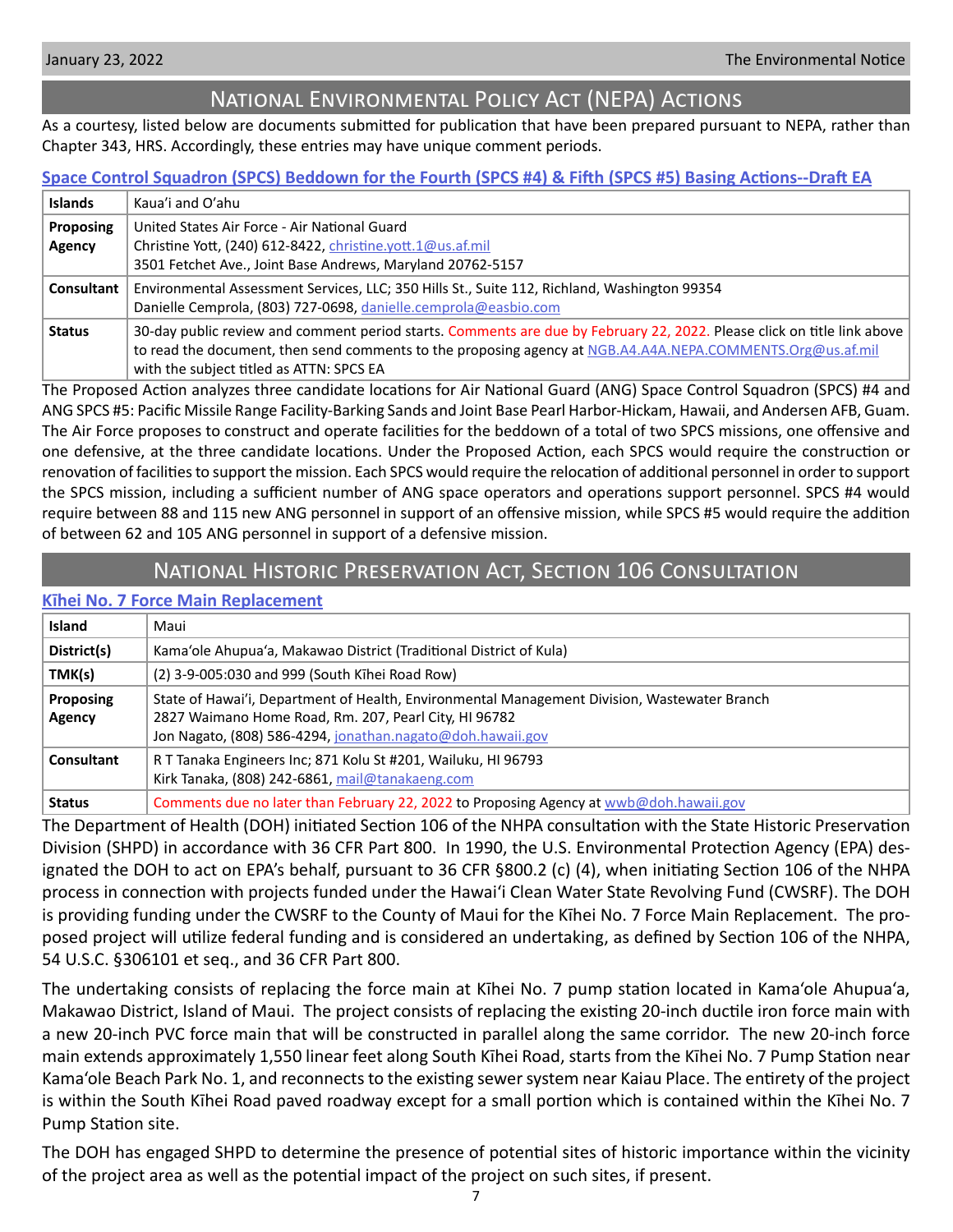# <span id="page-7-0"></span>National Historic Preservation Act, Section 106 Consultation (continued)

# **K[īhei No. 8 Force Main Replacement](http://oeqc2.doh.hawaii.gov/Other_TEN_Publications/2022-01-23-MA-Section-106-Kihei-Number-8-Force-Main-Replacement.pdf)**

| <b>Island</b>              | Maui                                                                                                                                                                                                                |
|----------------------------|---------------------------------------------------------------------------------------------------------------------------------------------------------------------------------------------------------------------|
| District(s)                | Kama'ole Ahupua'a, Makawao District (Traditional District of Kula)                                                                                                                                                  |
| TMK(s)                     | (2) 3-9-004:142 and 999 (South Kihei Road Row)                                                                                                                                                                      |
| <b>Proposing</b><br>Agency | State of Hawai'i, Department of Health, Environmental Management Division, Wastewater Branch<br>2827 Waimano Home Road, Rm. 207, Pearl City, HI 96782<br>Jon Nagato, (808) 586-4294, jonathan.nagato@doh.hawaii.gov |
| Consultant                 | R T Tanaka Engineers Inc; 871 Kolu St #201, Wailuku, HI 96793<br>Kirk Tanaka, (808) 242-6861, mail@tanakaeng.com                                                                                                    |
| <b>Status</b>              | Comments due no later than February 22, 2022 to Proposing Agency at wwb@doh.hawaii.gov                                                                                                                              |

The Department of Health (DOH) initiated Section 106 of the NHPA consultation with the State Historic Preservation Division (SHPD) in accordance with 36 CFR Part 800. In 1990, the U.S. Environmental Protection Agency (EPA) designated the DOH to act on EPA's behalf, pursuant to 36 CFR §800.2 (c) (4), when initiating Section 106 of the NHPA process in connection with projects funded under the Hawai'i Clean Water State Revolving Fund (CWSRF). The DOH is providing funding under the CWSRF to the County of Maui for the Kīhei No. 8 Force Main Replacement. The proposed project will utilize federal funding and is considered an undertaking, as defined by Section 106 of the NHPA, 54 U.S.C. §306101 et seq., and 36 CFR Part 800.

The undertaking consists of replacing the force main at Kīhei No. 8 pump station located in Kama'ole Ahupua'a, Makawao District, Island of Maui. The project consists of replacing the existing 18-inch ductile iron force main with a new 18-inch PVC force main that will be constructed in parallel along the same corridor. The new 18-inch force main extends approximately 2,000 linear feet along South Kīhei Road, starts from the Kīhei No. 8 Pump Station near Kilohana Drive, and reconnects to the existing sewer system near the Kīhei Boat Ramp driveway. The entirety of the project is within the South Kīhei Road paved roadway except for a small portion which is contained within the Kīhei No. 8 Pump Station site. The DOH has engaged SHPD to determine the presence of potential sites of historic importance within the vicinity of the project area as well as the potential impact of the project on such sites, if present.

# Federal Notices

As a courtesy, listed below are some relevant entries from the Federal Register published since the last issue of *The Environmental Notice*. **For more information, click on the title link of any entry**, also available at [www.federalregister.gov.](http://www.federalregister.gov)

# **Rule: [Pacific Island Fisheries; Annual Catch Limit and Accountability Measures; Main Hawaiian Islands Deep 7](https://www.federalregister.gov/documents/2022/01/20/2022-00995/pacific-island-fisheries-annual-catch-limit-and-accountability-measures-main-hawaiian-islands-deep-7)**

# **[Bottomfish for Fishing Years 2021-2024](https://www.federalregister.gov/documents/2022/01/20/2022-00995/pacific-island-fisheries-annual-catch-limit-and-accountability-measures-main-hawaiian-islands-deep-7) (published by NOAA on 01/20/2022)**

In this final rule, NMFS implements an annual catch limit (ACL) of 492,000 lb (223,167 kg) for Deep 7 bottomfish in the main Hawaiian Islands (MHI) for each of the three fishing years 2021-22, 2022-23, and 2023-24. As an in-season accountability measure (AM), if NMFS projects that the fishery will reach the ACL in any given fishing year, we would close the commercial and non-commercial fisheries in Federal waters for the remainder of the fishing year. As a post-season AM, if NMFS determines that the catch exceeded the ACL in a fishing year, we would reduce the ACL for the following fishing year by the amount of the overage. This rule supports the long-term sustainability of Deep 7 bottomfish. The final rule is effective February 22, 2022.

# **Proposed Rule: [Pacific Island Fisheries; Pelagic Longline Gear and Operational Requirements](https://www.federalregister.gov/documents/2022/01/19/2022-00910/pacific-island-fisheries-pelagic-longline-gear-and-operational-requirements) (published by the**

# **National Oceanic and Atmospheric Administration on 01/19/2022)**

NMFS proposes to prohibit the use of wire leaders in the Hawaii deep-set longline fishery, and require the removal of fishing gear from any oceanic whitetip shark caught in all of the region's domestic longline fisheries. The proposed action is intended to increase post-hooking survival of oceanic whitetip sharks. NMFS must receive comments by February 18, 2022.

# **Notice: [Endangered Species; Receipt of Recovery Permit Applications](https://www.federalregister.gov/documents/2022/01/13/2022-00622/endangered-species-receipt-of-recovery-permit-applications) (published by the Fish and Wildlife Service on 01/13/2022)**

The U.S. Fish and Wildlife Service has received applications for permits to conduct activities intended to enhance the propagation and survival of endangered species including Hawaiian petrel (*Pterodroma sandwichensis*) and Oʹahu ʹelepaio (C*hasiempis ibidis*) under the Endangered Species Act of 1973, as amended. Comment are welcome on or before February 14, 2022.